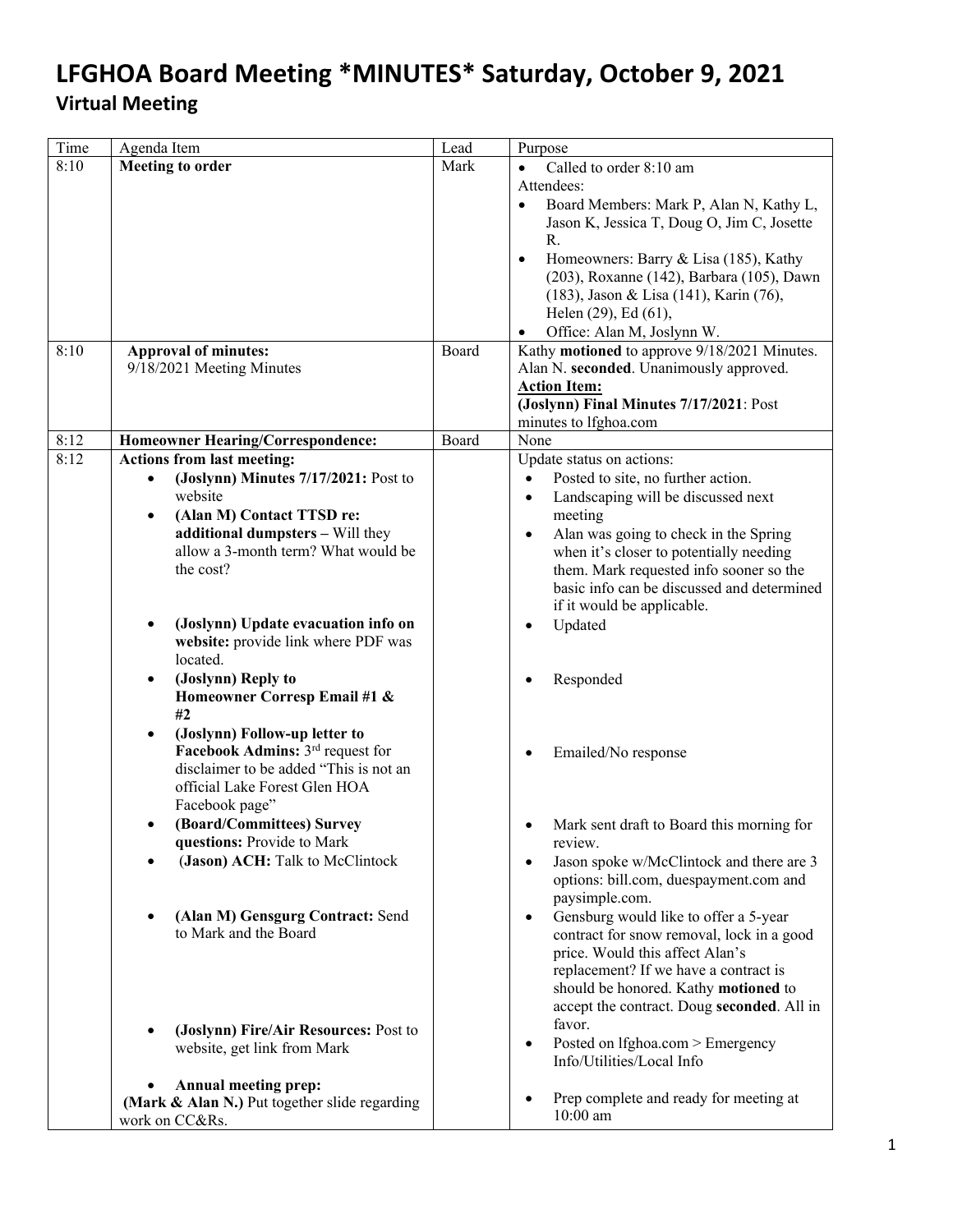|      | (Mark & Alan M.) Slide for Manager's report<br>(Jason) Financials/Budget Slides<br>(Committee Chairs/Mark) What is committee<br>doing? What has it accomplished this year?<br>Short write up to provide to Mark by 9/30/2021.<br>(Jason) Budget Summary: Provide to Board<br>prior to Annual meeting. |         | <b>Action Items:</b><br>(Alan M) Contact TTSD re: additional<br><b>dumpsters</b> – Will they allow a 3 month term?<br>What would be the cost? What location(s)?<br>(Board) Survey Questions: Review and provide<br>feedback to Mark<br>(Jason) Follow up ACH info: Pros/cons - cost/<br>benefits - Old Business on next agenda.<br>(Alan) Gensburg Contract: Accept 5-year<br>contract.<br>(Board) Determine Committees & Chairs:<br>Agenda item for November meeting.                                                  |
|------|-------------------------------------------------------------------------------------------------------------------------------------------------------------------------------------------------------------------------------------------------------------------------------------------------------|---------|-------------------------------------------------------------------------------------------------------------------------------------------------------------------------------------------------------------------------------------------------------------------------------------------------------------------------------------------------------------------------------------------------------------------------------------------------------------------------------------------------------------------------|
| 8:40 | <b>Old Business:</b><br>(Alan M) Pool Renovation Project Monthly<br>Report: Provide updates at next board meeting<br>- Status update.                                                                                                                                                                 | Alan M  | Permit is in review in Auburn, no new<br>$\bullet$<br>update or time frame. If it affects next<br>year's pool opening, we will notify<br>homeowners. If permit is received soon,<br>bathroom work can be done over winter.<br>Some items such as the gate can be worked<br>on without permit and Alan is contacting<br>welder. Doug received positive feedback<br>for when pool was open.                                                                                                                               |
| 8:45 | <b>New Business:</b><br>Davis Stirling newsletter Fire<br>$\bullet$<br>Insurance/requesting inspection to<br>review. https://www.davis-<br>stirling.com/Newsletters/2021-<br>Newsletters/Costly-Fire-Insurance                                                                                        | Kathy L | Should the HOA do a "Defensible Space<br>$\bullet$<br>Inspection"? We have been removing<br>Junipers. Fire dept has advised to have<br>branches 30' from building. All the asphalt<br>we have is helpful. Alan spoke to Farmers<br>Ins 10/8 and fire reading is good as<br>vegetation is spread out.<br><b>Action Items:</b><br>(Jason) Firewise.org: send info to office<br>(Jessica/Mark) Newsletter content: fire safety<br>(Alan M.) Fire Department: Invite to complex<br>to review and become familiar with area. |
| 9:03 | <b>Committee Reports:</b><br><b>Pool/Tennis Court Committee:</b><br>(Josette) Meeting: Bring recommendation to<br>next Board meeting as to bathroom and hot tub<br>staying open or closing.                                                                                                           |         | Recommendation: not make any changes<br>٠<br>to the current hot tub and bathroom being<br>opened at the Quiet Pool. This is consistent<br>with the Committee Recommendation to<br>stay in line with the state/CDC<br>recommended guidelines. Currently, there<br>are no social distancing requirements for<br>outdoors.                                                                                                                                                                                                 |
|      | <b>Landscape Committee:</b><br>(Jim/Alan M) Lawn Maintenance: Detailed<br>proposal with cost estimate.<br>Admin Committee: GM Retirement update<br>& Meeting Report                                                                                                                                   |         | Has not received a call back yet. Will<br>٠<br>provide update at next meeting.<br>After 10/9/21 committee will meet up<br>٠<br>regularly again. Questionnaire was sent to<br>Board this morning. Wording suggestions<br>provided.                                                                                                                                                                                                                                                                                       |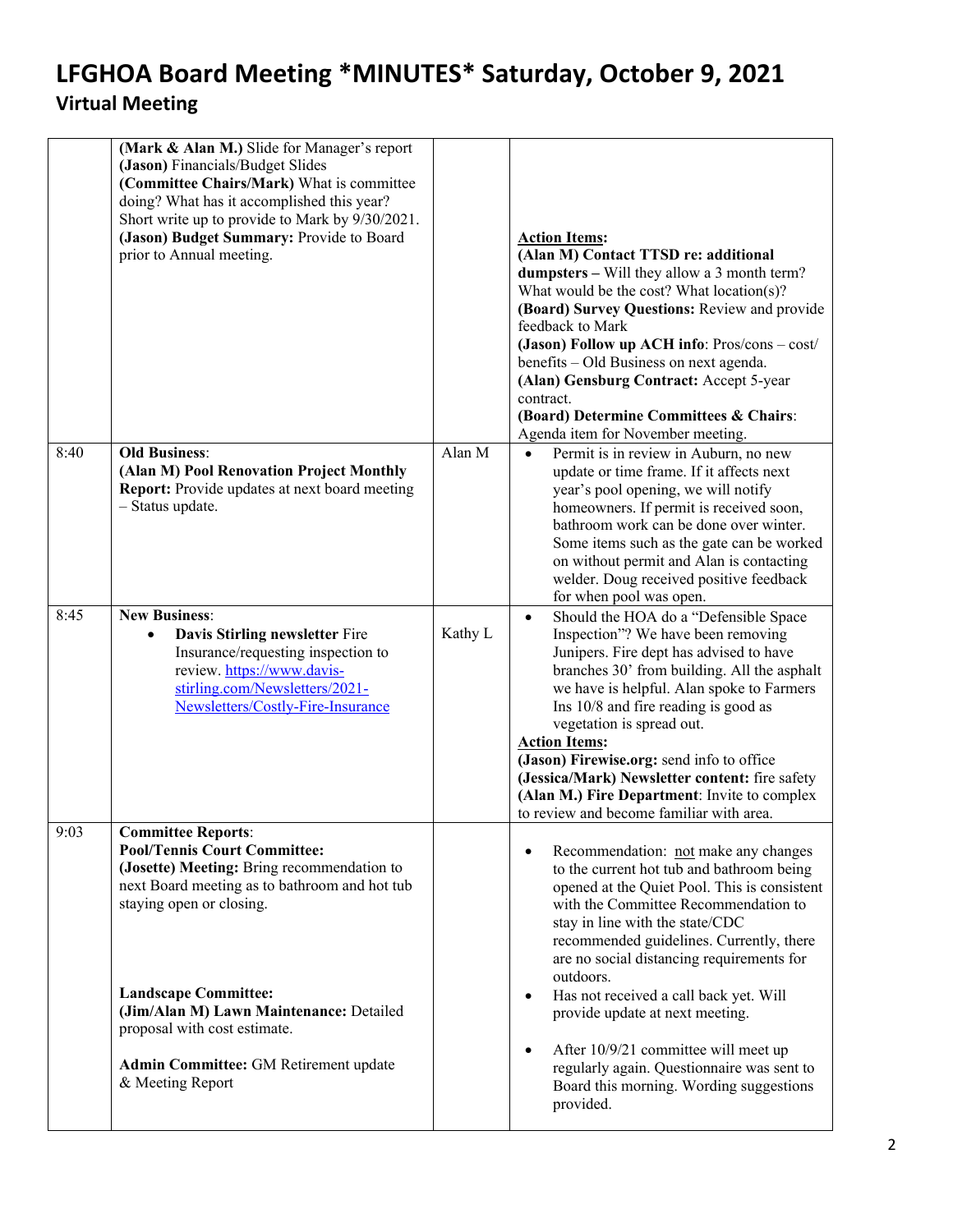<span id="page-2-0"></span>

|      | <b>Rules &amp; Regs Committee:</b>           |       | Process will involve Board and Members.                 |
|------|----------------------------------------------|-------|---------------------------------------------------------|
|      | (Alan M/Board) Governing                     |       | Restating CC&R's and B-Laws, not                        |
|      | Doc: Items/concerns to provide to Alan N. by |       | creating new CC&R's. Some items are                     |
|      | 9/30/2021 so he can provide to Brian Hanley. |       | better placed in the Rules & Regs. Big                  |
|      |                                              |       | topics are STRs, updating legal changes                 |
|      |                                              |       | and typos/errors. Alan N. will                          |
|      |                                              |       | communicate through emails with Porter                  |
|      |                                              |       | Simon to have paper trail and clarity about             |
|      |                                              |       | conversations and workflow. Budget can                  |
|      |                                              |       | rollover if needed but has to stay within               |
|      |                                              |       | budget.                                                 |
|      |                                              |       | <b>Action items:</b>                                    |
|      |                                              |       | (Jim/Alan M) Lawn Maintenance: Detailed                 |
|      |                                              |       | proposal with cost estimate.                            |
|      |                                              |       | (Joslynn) Survey monkey: renew account                  |
|      |                                              |       | Mark) Survey: Distribution to coincide with             |
|      |                                              |       | December newsletter.                                    |
| 9:32 | <b>Financials:</b>                           | Jason | Operation expense is in good shape.<br>$\bullet$        |
|      | <b>August Financials</b>                     |       | Reserve budget coming in under (painting                |
|      |                                              |       | was less and new truck/plow was less than               |
|      |                                              |       | budgeted. Quiet pool bathroom project will              |
|      | Aging Report [emailed to Board               |       | have some rollover.                                     |
|      | for privacy]                                 |       | No action on aging report<br>$\bullet$                  |
| 9:34 | Open session:                                | Mark  | Jessica asked about Ballot counting $-$ it<br>$\bullet$ |
|      | Board future topics/non-agenda items         |       | was delayed about 35 minutes because of                 |
|      |                                              |       | power outage but otherwise was                          |
|      |                                              |       | successful, Sheryl did great. Kathy L. will             |
|      |                                              |       | announce winner at Annual Meeting                       |
|      | Member comments                              |       | None                                                    |
| 9:34 | <b>Executive Session</b> (if needed)         | Mark  |                                                         |
|      | • Executive session topics                   |       | None                                                    |
| 9:37 | <b>Meeting adjourn</b>                       | Mark  | Mark motioned to adjourn; Doug seconded. All            |
|      |                                              |       | in favor.                                               |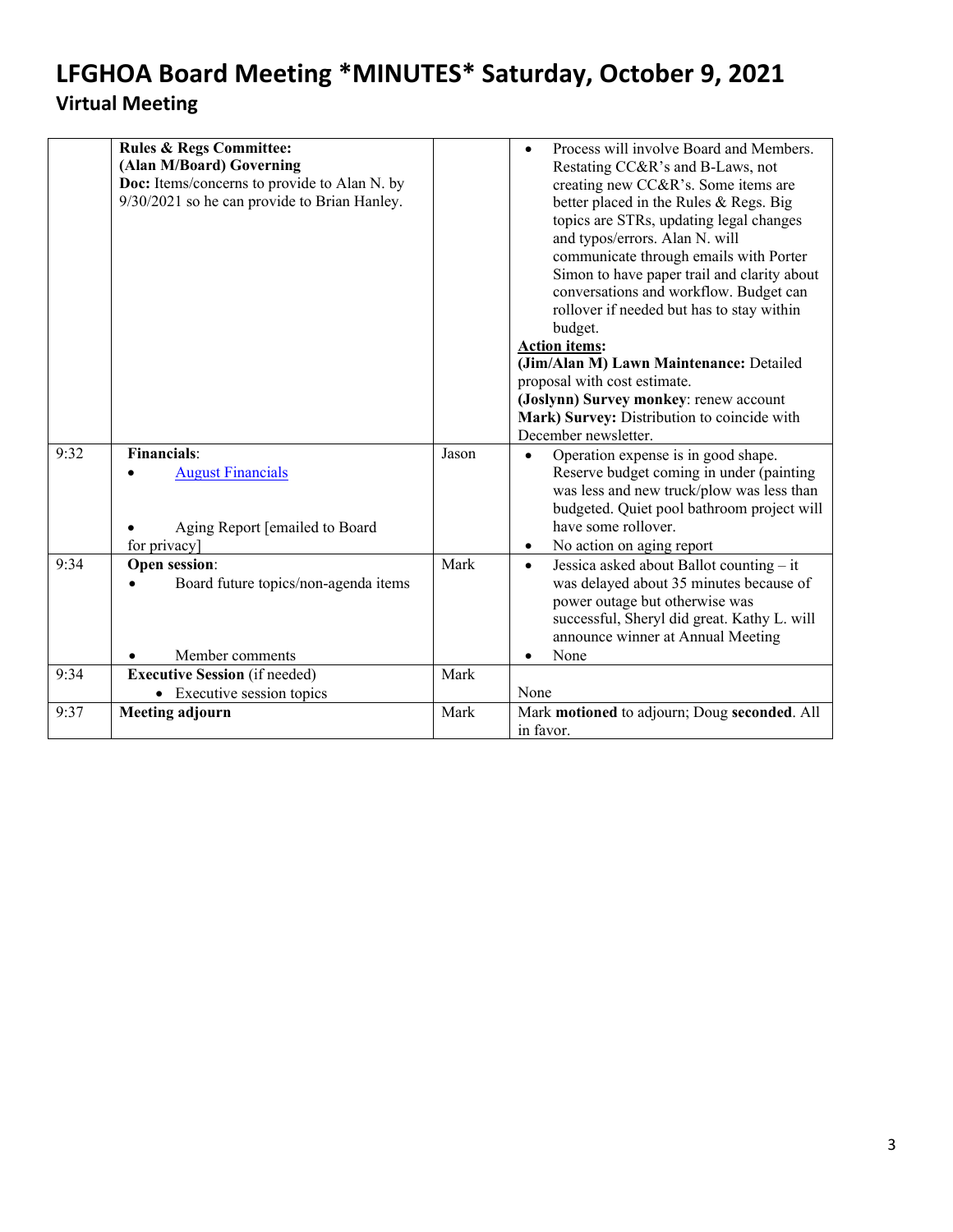<span id="page-3-0"></span>Minutes Attachment 1 – August Financials (5 Pages)

#### LAKE FOREST GLEN HOMEOWNERS ASSOCIATION

**BALANCE SHEET** 

August 31, 2021

See Independent Accountants' Compilation Report

#### **ASSETS**

|               |                                      | ----- |   |             |             |                    |  |  |  |
|---------------|--------------------------------------|-------|---|-------------|-------------|--------------------|--|--|--|
|               |                                      |       |   | OPERATING   |             | <b>REPLACEMENT</b> |  |  |  |
|               |                                      |       |   | <b>FUND</b> | <b>FUND</b> |                    |  |  |  |
| <b>ASSETS</b> |                                      |       |   |             |             |                    |  |  |  |
| 1040          | <b>Operating Checking Account</b>    |       | s | 252,120     | s           | -0-                |  |  |  |
| 1045          | <b>Deferred Compensation Account</b> |       |   | 205,373     |             | -0-                |  |  |  |
| 1060          | <b>US Bank ACH Account</b>           |       |   | 80,523      |             | -0-                |  |  |  |
| 1090          | Petty Cash Account                   |       |   | 266         |             | -0-                |  |  |  |
| 1280          | <b>El Dorado Savings</b>             |       |   | -0-         |             | 78,372             |  |  |  |
| 1290          | <b>Edward Jones</b>                  |       |   | -0-         |             | 1,475,654          |  |  |  |
| 1320          | Other Receivable                     |       |   | -0-         |             | -0-                |  |  |  |
| 1410          | Assessments Receivable               |       |   | 1,388       |             | -0-                |  |  |  |
| 1415          | Allowance for Bad Debt               |       |   | -0-         |             | -0-                |  |  |  |
| 1501          | <b>Prepaid Expenses</b>              |       |   | -0-         |             | -0-                |  |  |  |
| 1505          | <b>Other Prepaid Expenses</b>        |       |   | 817         |             | -0-                |  |  |  |
| 1511          | <b>Prepaid Taxes</b>                 |       |   | -0-         |             | -0-                |  |  |  |
| 1475          | Due From Operating                   |       |   | -0-         |             | 320                |  |  |  |
| 1502          | <b>Workers' Comp Deposit</b>         |       |   | -0-         |             | -0-                |  |  |  |
| 1520          | Property & Equipment                 |       |   | 177,086     |             | -0-                |  |  |  |
| 1530          | Less: Accum. Depreciation            |       |   | (165,427)   |             | -0-                |  |  |  |
|               | <b>TOTAL ASSETS</b>                  |       |   | 552,146     |             | 1,554,346          |  |  |  |
|               |                                      |       |   |             |             |                    |  |  |  |

#### **LIABILITIES & FUND BALANCES**

| <b>LIABILITIES</b> |                                       |   |         |   |           |
|--------------------|---------------------------------------|---|---------|---|-----------|
| 3010               | <b>Accounts Payable</b>               | s | 13,857  | s | -0-       |
| 3011               | <b>Accrued Accounts Payable</b>       |   | -0-     |   | -0-       |
| 3015               | Replacement Accounts Payables         |   | -0-     |   | -0-       |
| 2055               | <b>Deferred Charter Revenue</b>       |   | 7,380   |   | -0-       |
| 2035               | Accrued Payroll Taxes & Workers' Comp |   | 204.643 |   | -0-       |
| 2040               | <b>Accrued Salaries &amp; Wages</b>   |   | 16.714  |   | -0-       |
| 2041               | <b>Accrued Vacation</b>               |   | 19,480  |   | -0-       |
| 2045               | Homeowners Dues Paid In Advance       |   | 21,061  |   | -0-       |
| 2034               | <b>Escrow Deposits</b>                |   | -0-     |   | -0-       |
| 2000               | Income Taxes Payable - Federal        |   | -0-     |   | -0-       |
| 2001               | Income Taxes Payable - Franchise      |   | -0-     |   | -0-       |
| 2120               | Due To Replacement                    |   | 320     |   | -0-       |
|                    | <b>TOTAL LIABILITIES</b>              |   | 283,455 |   | -0-       |
|                    | <b>FUND BALANCES</b>                  |   |         |   |           |
| 3100               | <b>Operating Fund Balance</b>         |   | 261.204 |   | -0-       |
| 3900               | Replacement Fund Balance              |   | -0-     |   | 1,531,857 |
|                    | Current Year Net Revenue (Expense)    |   | 7,487   |   | 22,489    |
|                    | <b>TOTAL FUND BALANCES</b>            |   | 268,691 |   | 1,554,346 |
|                    | TOTAL LIABILITIES & FUND BALANCES     |   | 552,146 | s | 1,554,346 |

#### SUBSTANTIALLY ALL DISCLOSURES HAVE BEEN OMITTED

TENTATIVE AND PRELIMINARY FOR DISCUSSION PURPOSES ONLY  $-2-$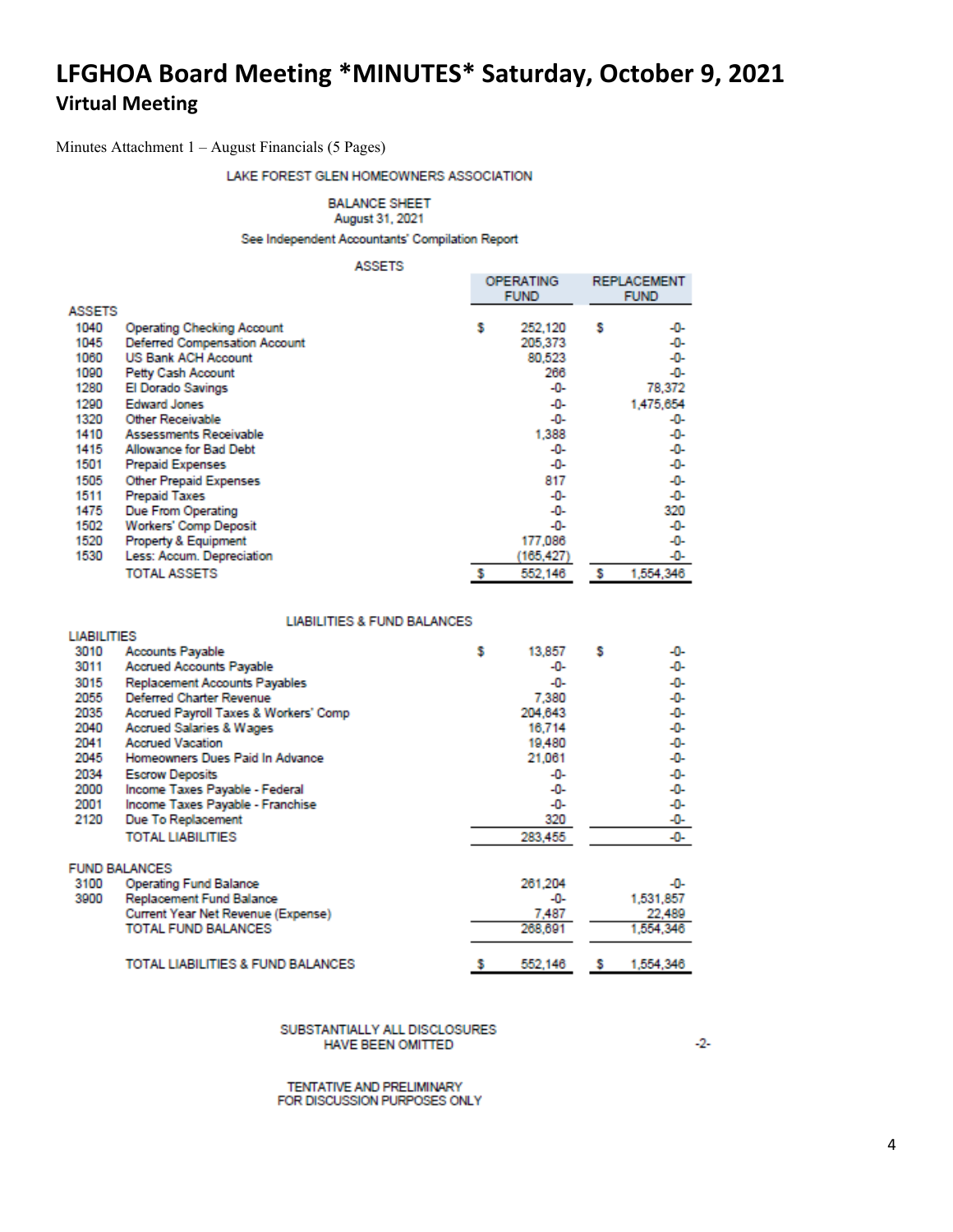#### LAKE FOREST GLEN HOMEOWNERS ASSOCIATION

#### STATEMENT OF OPERATING FUND REVENUE & EXPENSES For the Month Ended August 31, 2021<br>For the Month Ended August 31, 2021<br>And Year-to-date Period January 1, 2021 to August 31, 2021

See Independent Accountants' Compilation Report

|                |                                          |   | <b>CURRENT</b> |               | <b>YEAR</b>    |   | <b>YTD</b>    |                 |                 |
|----------------|------------------------------------------|---|----------------|---------------|----------------|---|---------------|-----------------|-----------------|
|                |                                          |   | <b>MONTH</b>   |               | <b>TO DATE</b> |   | <b>ANNUAL</b> | <b>ACTUAL %</b> | <b>RESIDUAL</b> |
|                |                                          |   | <b>ACTUNL</b>  | <b>ACTUN.</b> |                |   | <b>BUDGET</b> | <b>BUDGET</b>   | <b>BUDGET</b>   |
| <b>REVENUE</b> |                                          |   |                |               |                |   |               |                 |                 |
| 5010           | <b>Dues Assessments</b>                  | s | 86,580         | - 5           | 692.640        | s | 1,038,960     | 67% \$          | 346,320         |
| 5011           | Less: Dues Allocated to Replacement Fund |   | (32,295)       |               | (258, 362)     |   | (387, 543)    | 67%             | (129, 181)      |
| 5110           | <b>Interest Income</b>                   |   | 278            |               | 1,949          |   | 150           | 1299%           | (1.799)         |
| 5250           | <b>Late Fees &amp; Interest</b>          |   | 148            |               | 370            |   | 1,500         | 25%             | 1,130           |
| 5260           | <b>Transfer Fee Income</b>               |   | 300            |               | 2,100          |   | 1,500         | 140%            | (600)           |
| 5290           | Mscellaneous Income                      |   | 950            |               | 3,060          |   | 1,350         | 227%            | (1,710)         |
|                | TOTAL REVENUE                            |   | 55,961         |               | 441,757        |   | 655,917       | 67%             | 214,160         |
|                | <b>EXPENSES SCHEDULE ATTACHED</b>        |   |                |               |                |   |               |                 |                 |
|                | Landscaping                              |   | 8,230          |               | 75.141         |   | 103, 148      | 73%             | 28,007          |
|                | Utilities                                |   | 5,129          |               | 39,949         |   | 56,200        | 71%             | 16,251          |
|                | Pool & Tennis Expenses                   |   | 7,570          |               | 54.696         |   | 77,667        | 70%             | 22,971          |
|                | Repairs & Maintenance                    |   | 9,225          |               | 85,117         |   | 170,493       | 50%             | 85,376          |
|                | <b>Administrative Expenses</b>           |   | 20,981         |               | 174,724        |   | 248,408       | 70%             | 73,684          |
| 8150           | Depreciation                             |   | 760            |               | 6,083          |   | 9.124         | 67%             | 3,041           |
| 6001           | <b>Property Tax</b>                      |   | -0-            |               | 43             |   | ÷             | O%              | (43)            |
| 8151           | Provision for Federal Income Tax         |   | -0-            |               | -0-            |   | ÷             | O%              | ÷               |
| 8152           | <b>Provision for Franchise Tax</b>       |   | -0-            |               | (1,483)        |   | 874           | $-170%$         | 2,357           |
|                | TOTAL EXPENSES                           |   | 51,895         |               | 434,270        |   | 665,914       | 65%             | 231,644         |
|                | <b>EXCESS OF REVENUE</b>                 |   |                |               |                |   |               |                 |                 |
|                | OVER (UNDER) EXPENSES                    |   | 4,066          | - 5           | 7,487          | ъ | (9,997)       |                 | (17, 484)       |

SUBSTANTIALLY ALL DISCLOSURES HAVE BEEN OMITTED.

TENTATIVE AND PRELIMINARY FOR DISCUSSION PURPOSES ONLY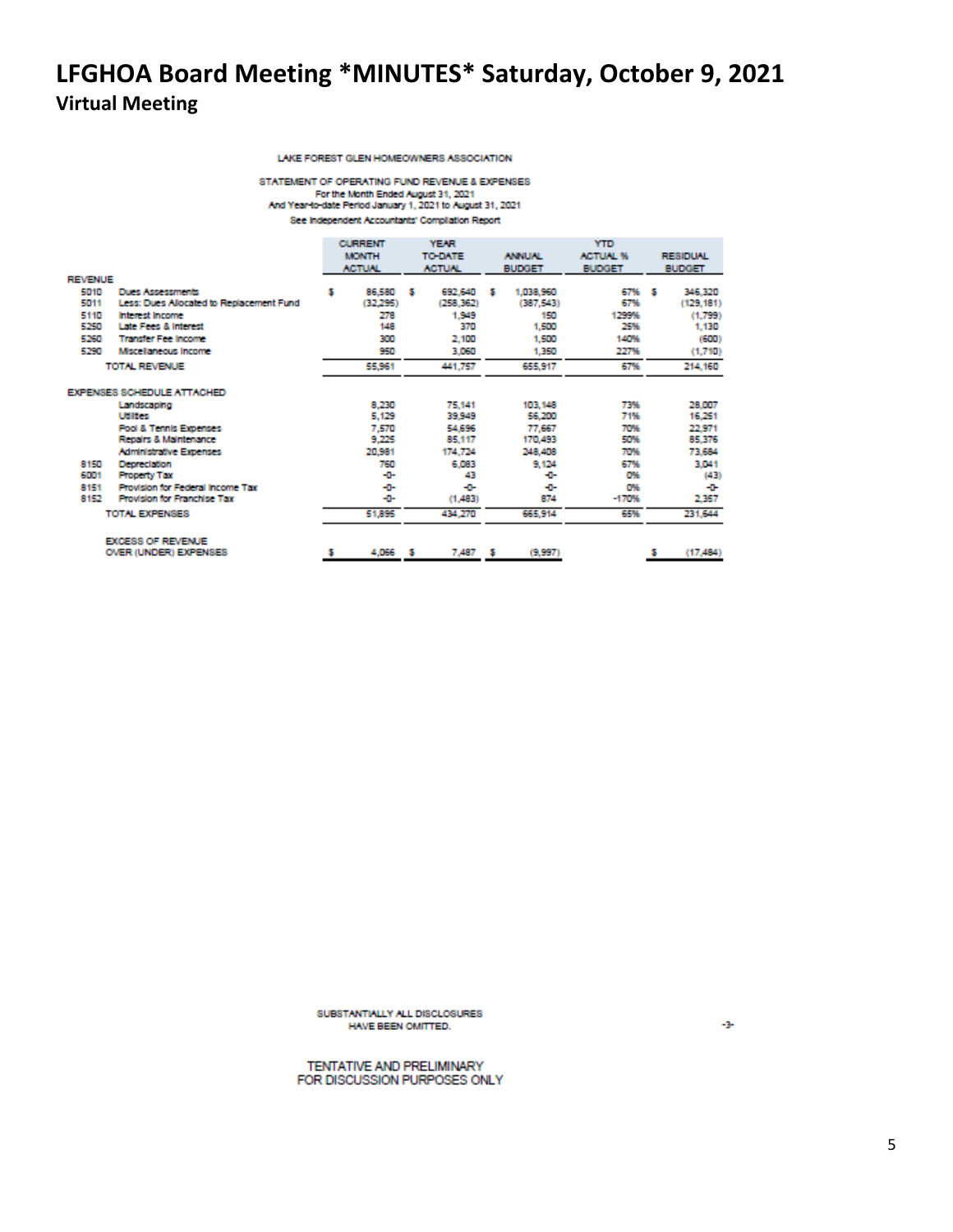#### LAKE FOREST GLEN HOMEOWNERS ASSOCIATION

STATEMENT OF REPLACEMENT FUND REVENUE & EXPENSES For the Month Ended August 31, 2021 And Year-to-date Period January 1, 2021 to August 31, 2021

#### See Independent Accountants' Compliation Report

|                 |                                                 | <b>CURRENT</b><br><b>MONTH</b><br><b>ACTUAL</b> |    | <b>YEAR</b><br><b>TO-DATE</b><br><b>ACTUN.</b> | <b>ANNUAL</b><br><b>BUDGET</b> | <b>YTD</b><br><b>ACTUAL %</b><br><b>BUDGET</b> | <b>RESIDUAL</b><br><b>BUDGET</b> |                    |
|-----------------|-------------------------------------------------|-------------------------------------------------|----|------------------------------------------------|--------------------------------|------------------------------------------------|----------------------------------|--------------------|
| <b>REVENUE</b>  |                                                 |                                                 |    |                                                |                                |                                                |                                  |                    |
| 5100            | Replacement Allocation                          | 32.295<br>5                                     | s  | 258.362                                        | 387,543<br>5                   | 67%                                            | s                                | 129,181            |
| 3115            | <b>Investment Interest</b>                      | 167                                             |    | 327                                            | ÷                              | O%                                             |                                  | ÷                  |
|                 | <b>TOTAL REVENUE</b>                            | 32,462                                          |    | 258,689                                        | 387.543                        | 67%                                            |                                  | 129,181            |
| <b>EXPENSES</b> |                                                 |                                                 |    |                                                |                                |                                                |                                  |                    |
| 9140            | Site BMP Requirements/Landscape                 | -0-                                             |    | 94.137                                         | 147,900                        | 64%                                            |                                  | 53.763             |
| 9151            | <b>Bidg Brick &amp; Cement</b>                  | 4,944                                           |    | 4,944                                          | 5,100                          | 97%                                            |                                  | 156                |
| 9152            | Bidg Siding/Trim/Fascia/Painting                | 34.453                                          |    | 106.445                                        | 161,670                        | 66%                                            |                                  | 55.225             |
| 9153            | Buildings/Storage/Lockers                       | -0-                                             |    | ÷                                              | 3.060                          | O%                                             |                                  | 3.060              |
| 9160            | Roofs - All                                     | -0-                                             |    | ÷                                              | ÷                              | 0%                                             |                                  | ÷                  |
| 9170            | <b>Asphalt Crack Fill</b>                       | -0-                                             |    | 7.560                                          | 9,690                          | 78%                                            |                                  | 2.130              |
| 9171            | Asphalt Resurfacing                             | -0-                                             |    | ÷                                              | ÷D-                            | 0%                                             |                                  | ÷                  |
| 9173            | Asphalt Sealing Striping                        | -0-                                             |    | ÷                                              | ÷.                             | D%                                             |                                  | ÷                  |
| 9174            | <b>Foot Paths</b>                               | -0-                                             |    | ÷D-                                            | ÷D-                            | D%                                             |                                  | ÷                  |
| 9180            | Pools/Replastering/Tile                         | -0-                                             |    | ÷D-                                            | ÷D-                            | D%                                             |                                  | ÷                  |
| 9181            | Pools/Decking/Fences/Gates                      | -0-                                             |    | ÷D-                                            | ÷.                             | D%                                             |                                  | ÷                  |
| 9182            | Pools/Equipment & Mechanical                    | -0-                                             |    | ÷                                              | 6.120                          | O%                                             |                                  | 6.120              |
| 9183            | Pool Replacement/Kids/Adults                    | -0-                                             |    | ÷                                              | ÷D-                            | D%                                             |                                  | ÷                  |
| 9184            | Pools-Fumiture                                  | -0-                                             |    | ÷b-                                            | ÷D-                            | D%                                             |                                  | ÷                  |
| 9185            | <b>Playground Equipment</b>                     | -0-                                             |    | ÷b-                                            | ÷D-                            | O%                                             |                                  | ÷                  |
| 9190            | <b>Tennis/Paint Stripe</b>                      | -0-                                             |    | ÷                                              | ÷D-                            | O%                                             |                                  | ÷                  |
| 9191            | <b>Tennis Equipment</b>                         | -0-                                             |    | -a-                                            | ÷.                             | O%                                             |                                  | ÷                  |
| 9192            | Tennis #1 and #2 Resurface                      | -0-                                             |    | ÷                                              | ÷                              | O%                                             |                                  | ÷                  |
| 9193            | Tennis #3 and #4 Resurface                      | -0-                                             |    | ÷                                              | ÷                              | 0%                                             |                                  | ÷                  |
| 9200            | <b>Office Equipment</b>                         | -0-                                             |    | ÷ū-                                            | ÷.                             | O%                                             |                                  | ÷                  |
| 9201            | Computer<br><b>Office Furniture</b>             | -0-                                             |    | ÷<br>÷                                         | ÷<br>÷                         | 0%                                             |                                  | ÷<br>÷             |
| 9202            |                                                 | -0-                                             |    |                                                |                                | 0%                                             |                                  |                    |
| 9210<br>9211    | 1/2 Ton Truck<br>3/4 Ton Truck                  | -0-<br>23.114                                   |    | ÷<br>23.114                                    | 40,800<br>÷                    | D%<br>O%                                       |                                  | 40,800<br>(23.114) |
| 9212            | <b>Snow Removal Equipment</b>                   | -0-                                             |    | ۰۵                                             | ÷.                             | D%                                             |                                  | ÷                  |
| 9220            |                                                 |                                                 |    | ÷D-                                            |                                | D%                                             |                                  |                    |
| 9221            | <b>Perimeter Fence</b><br><b>Privacy Fences</b> | -0-<br>-0-                                      |    | ÷                                              | 510<br>÷D-                     | D%                                             |                                  | 510<br>÷           |
| 9300            | <b>Provision for Federal Income Tax</b>         | -0-                                             |    | ÷                                              | ÷D-                            | O%                                             |                                  | ÷                  |
| 9301            | <b>Provision for Franchise Tax</b>              | -0-                                             |    | ÷D-                                            | 72                             | O%                                             |                                  | 72                 |
|                 | TOTAL EXPENSES.                                 | 62.511                                          |    | 236,200                                        | 374,922                        | 63%                                            |                                  | 138,722            |
|                 |                                                 |                                                 |    |                                                |                                |                                                |                                  |                    |
|                 | <b>EXCESS OF REVENUE</b>                        |                                                 |    |                                                |                                |                                                |                                  |                    |
|                 | OVER (UNDER) EXPENSES                           | (30.049)<br>5                                   | -5 | 22,489                                         | 12.621<br>5                    |                                                | s                                | (9.541)            |

SUBSTANTIALLY ALL DISCLOSURES HAVE BEEN OMITTED.

TENTATIVE AND PRELIMINARY FOR DISCUSSION PURPOSES ONLY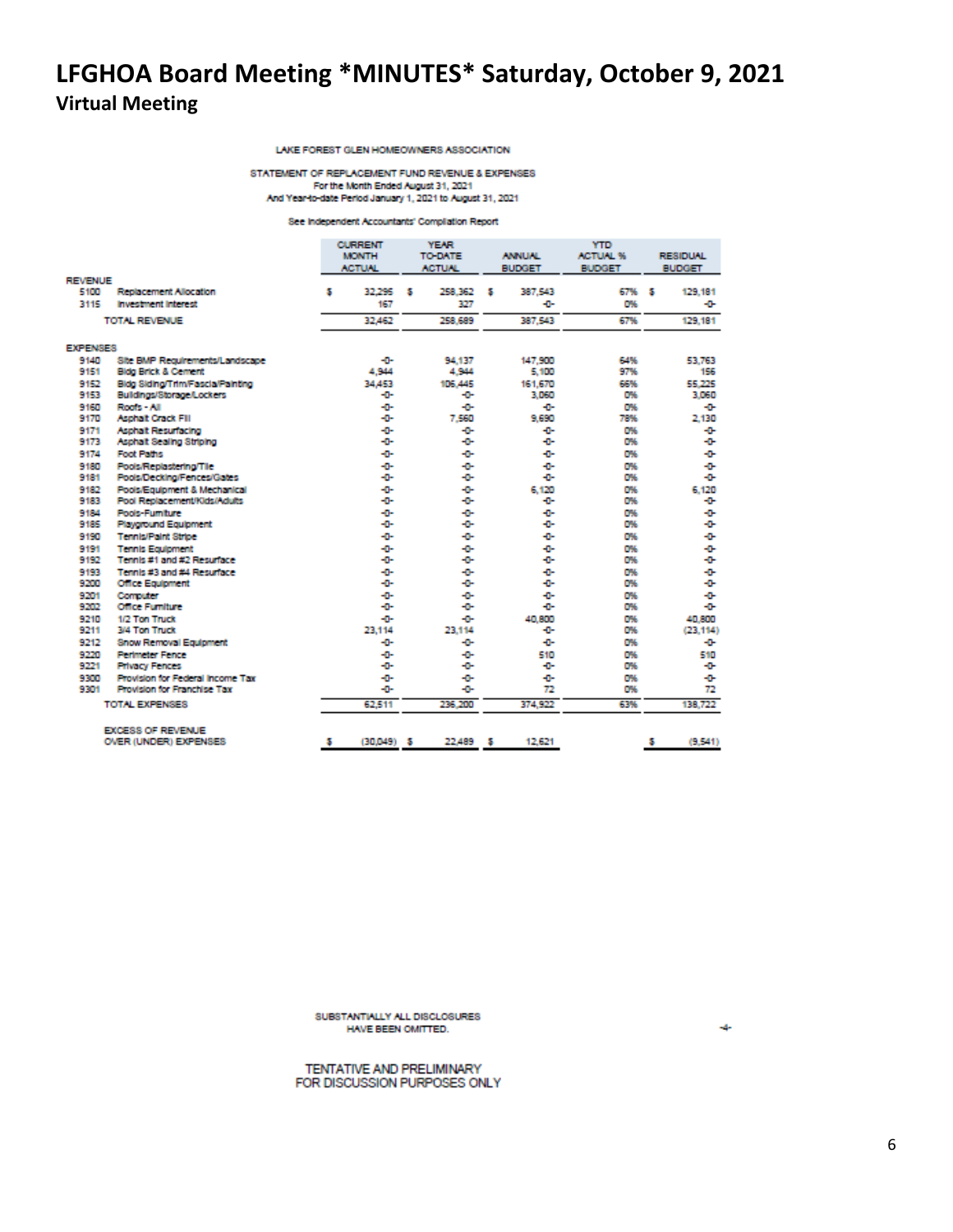LAKE FOREST GLEN HOMEOWNERS ASSOCIATION

SCHEDULE 1

SCHEDULE 1 - OPERATING EXPENSES For the Month Ended August 31, 2021<br>And Year-to-date Period January 1, 2021 to August 31, 2021 See Independent Accountants' Compilation Report

|      |                                         |   | <b>CURRENT</b> |   | <b>YEAR</b>   |    | <b>YTD</b>                       |               |     |                 |
|------|-----------------------------------------|---|----------------|---|---------------|----|----------------------------------|---------------|-----|-----------------|
|      |                                         |   | <b>MONTH</b>   |   | TO DATE       |    | <b>ACTUAL %</b><br><b>ANNUAL</b> |               |     | <b>RESIDUAL</b> |
|      |                                         |   | <b>ACTUAL</b>  |   | <b>ACTUN.</b> |    | <b>BUDGET</b>                    | <b>BUDGET</b> |     | <b>BUDGET</b>   |
|      | LANDSCAPING EXPENSES                    |   |                |   |               |    |                                  |               |     |                 |
| 7000 | Salaries - Foreman                      | 5 | 2.394          | s | 21,908        | и  | 33,374                           | 66%           | - 5 | 11,466          |
| 7010 | Salaries - Seasonal                     |   | 4,929          |   | 38,907        |    | 46,130                           | 84%           |     | 7,223           |
| 7020 | <b>Employer Costs</b>                   |   | 563            |   | 7.333         |    | 12.045                           | 61%           |     | 4.712           |
| 7030 | Plants                                  |   | -0-            |   | 17            |    | ÷                                | O%            |     | (17)            |
| 7031 | <b>Irrigation</b>                       |   | 33             |   | 611           |    | 1,000                            | 61%           |     | 389             |
| 7032 | <b>Fertilizers</b>                      |   | -0-            |   | 245           |    | 1.099                            | 22%           |     | 854             |
| 7033 | Hardscape                               |   | -0-            |   | 1,911         |    | 700                              | 273%          |     | (1,211)         |
| 7035 | Equipment                               |   | 71             |   | 173           |    | 150                              | 115%          |     | (23)            |
| 7036 | Equipment Maintenance                   |   | 15             |   | 259           |    | 100                              | 259%          |     | (159)           |
| 7040 | <b>Pest Control</b>                     |   | 225            |   | 3,777         |    | 8,000                            | 47%           |     | 4.223           |
| 7050 | Other/Uniforms & Safety                 |   | ÷ū-            |   | -0-           |    | 550                              | 0%            |     | 550             |
|      | TOTAL LANDSCAPING                       |   | 8,230          |   | 75,141        |    | 103.148                          | 73%           |     | 28,007          |
|      | UTILITIES EXPENSES                      |   |                |   |               |    |                                  |               |     |                 |
| 7111 | Electricity                             |   | 750            |   | 6,898         |    | 9.400                            | 73%           |     | 2.502           |
| 7121 | Gas                                     |   | 11             |   | 172           |    | 300                              | 57%           |     | 128             |
| 7131 | Sewer                                   |   | 313            |   | 1,261         |    | 500                              | 252%          |     | (761)           |
| 7151 | Garbage                                 |   | 4,055          |   | 31.618        |    | 46,000                           | 69%           |     | 14,382          |
|      | <b>TOTAL UTILITIES</b>                  |   | 5.129          |   | 39.949        |    | 56,200                           | 71%           |     | 16.251          |
|      | POOL & TENNIS EXPENSES                  |   |                |   |               |    |                                  |               |     |                 |
| 7200 | Salaries - Foreman                      |   | 1,596          |   | 14,605        |    | 22,249                           | 66%           |     | 7,644           |
| 7210 | Salaries - After Hours Personnel        |   | 2,000          |   | 8.135         |    | 16,281                           | 50%           |     | 8.146           |
| 7220 | <b>Employer Costs</b>                   |   | 290            |   | 3,250         |    | 5,837                            | 56%           |     | 2,587           |
| 7230 | Repairs & Maintenance Equipment         |   | -0-            |   | 2,554         |    | 1,200                            | 213%          |     | (1.354)         |
| 7231 | Repairs & Maintenance Tennis Courts     |   | 220            |   | 1.721         |    | 100                              | 1721%         |     | (1,621)         |
| 7232 | Fences & Gates                          |   | -0-            |   | 21            |    | 300                              | 7%            |     | 279             |
| 7233 | Decking & Tile                          |   | -0-            |   | 219           |    | 100                              | 219%          |     | (119)           |
| 7240 | <b>Supplies/Chemicals</b>               |   | 765            |   | 5,821         |    | 6,750                            | 86%           |     | 929             |
| 7241 | <b>Supplies/Restrooms</b>               |   | 78             |   | 1,239         |    | 750                              | 165%          |     | (489)           |
| 7242 | <b>Supplies/Uniforms &amp; Training</b> |   | ÷D-            |   | 85            |    | ÷                                | 0%            |     | (85)            |
| 7250 | <b>Utilities</b>                        |   | 2,621          |   | 15,113        |    | 21,500                           | 70%           |     | 6.387           |
| 7260 | Other/Permits                           |   | -0-            |   | 1,933         |    | 2,600                            | 74%           |     | 667             |
|      | <b>TOTAL POOL &amp; TENNIS</b>          | s | 7,570          | s | 54,696        | -5 | 77,667                           | 70%           | -5  | 22.971          |

SUBSTANTIALLY ALL DISCLOSURES HAVE BEEN OMITTED.

TENTATIVE AND PRELIMINARY FOR DISCUSSION PURPOSES ONLY ÷